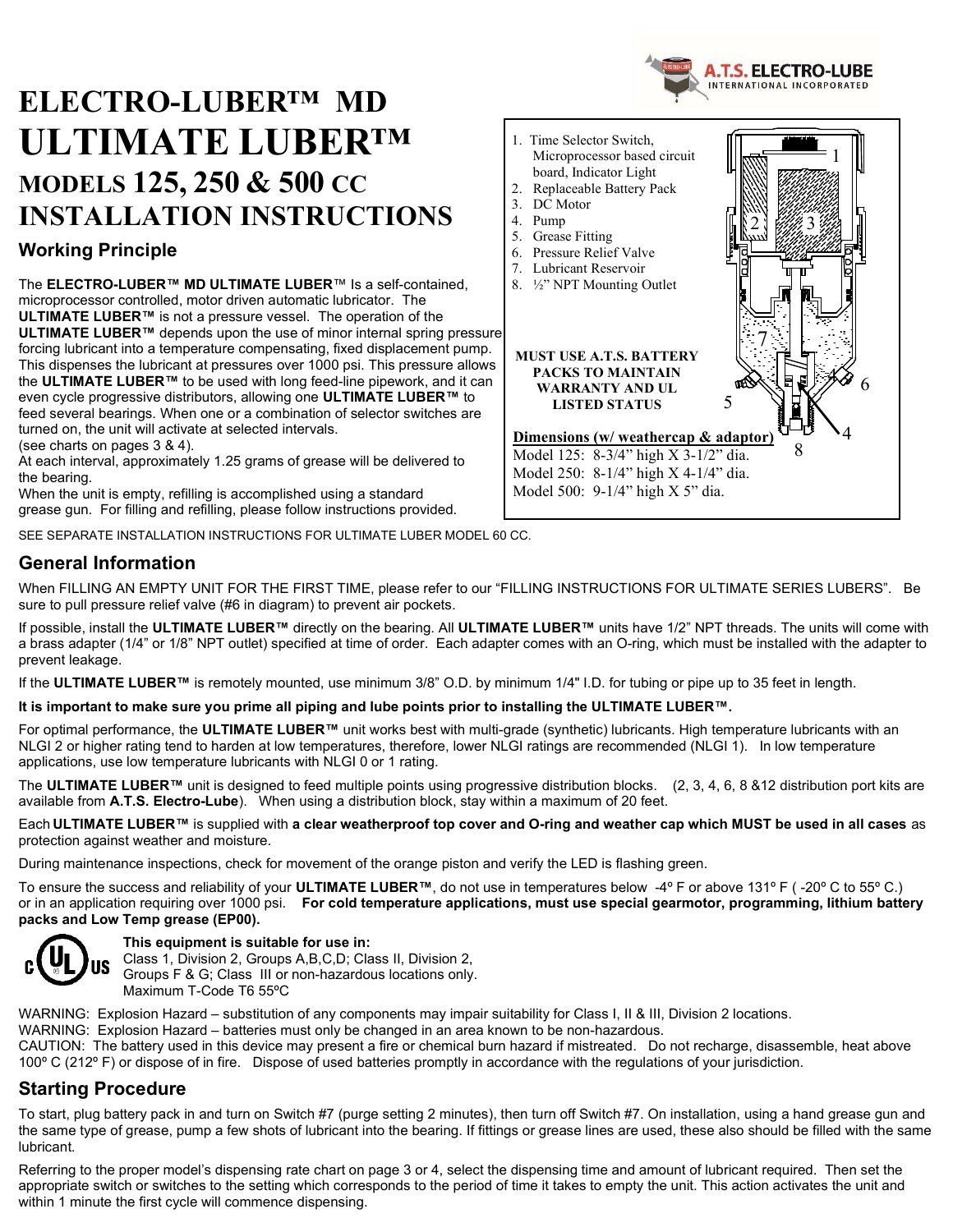### Operating Procedure

If it is desired to increase or decrease the lubricant dispensing rate during operations, simply click the switch or switches in use to OFF. Then click on the new switch setting for the revised rate.

To turn OFF the ULTIMATE LUBER™ set all switches to OFF.

The **ULTIMATE LUBER™** can be removed at any time without lubricant discharge.

Switch 7 is the purge switch. If your bearing requires an immediate shot of grease, turn ON switch 7. When the ULTIMATE LUBER™ unit starts operating, turn switch 7 OFF. The ULTIMATE LUBER™ unit will run for approximately 2 minutes. If you require more purging, repeat the procedure.

#### LED LIGHT FUNCTIONS:

| <b>LED</b>  | <b>SIGNAL</b> | <b>SIGNAL TIME</b> | <b>MEANING</b>                                                                         |
|-------------|---------------|--------------------|----------------------------------------------------------------------------------------|
| Green       | Flash         | Every 10 Seconds   | Operation OK                                                                           |
| Green       | Flash         | Every 1 Second     | Currently pumping grease                                                               |
| Red         | Flash         | Every 10 Seconds   | If Internal limit switch counter is faulty, the unit will go into an operational timed |
|             |               |                    | failsafe mode.                                                                         |
| Red         | 2 Flashes     | Every 10 Seconds   | Low battery. Must be replaced shortly.                                                 |
| <b>Blue</b> | 2 Flashes     | Every 10 Seconds   | Unit paused via remote option (if used here)                                           |
| <b>Blue</b> | 4 Flashes     | Every 10 Seconds   | Unit paused due to low ambient temperature. Unit will resume operation when            |
|             |               |                    | temperature goes above 5 degrees F (-15 degrees C).                                    |

When empty, the unit can be refilled using a standard grease gun, either manual or air-electrically operated. DO NOT OVERFILL. If overfilled, irreparable damage to the unit can occur and is not covered under warranty. Fill only until mark on label line up with the piston O-ring. Excess grease may be expelled through the pressure relief valve.

NOTE: 1. DO NOT refill with high pressure, high volume air-electrically operated grease guns. This may damage the Ultimate unit and the warranty will be null and void.

2. DO NOT remove the red ring. If this ring is tampered with, the warranty will be null and void and the unit may be damaged.

- 3. The lubricants dispensed by this equipment are to have flash points greater than 200°F.
- 4. It is recommended and good practice to purge the bearing on every change out.

WARNING: PRODUCT MUST BE SET UP AND USED WITHIN THE PARAMETERS STATED IN THESE INSTALLATION INSTRUCTIONS. USE OF THE PRODUCT OUTSIDE OF THE STATED PARAMETERS CAN CAUSE THE UNIT TO BURST AND RESULT IN BODILY INJURY.

#### Power

The battery packs must be changed when the red LED flashes, as described above. The battery pack's life expectancy is typically longer than one full dispensing cycle. Please note that battery life is affected by temperature and operating conditions, bearing backpressure and unit setting. To change the battery pack, remove the clear cap, unplug and remove the old battery pack and then place inside and plug in the new battery pack. It is recommended that you have a spare battery pack to avoid a prolonged outage. A.T.S. battery packs must be used to maintain warranty and UL listed status.

#### Optional alternate power sources are available. Please consult the factory or your salesperson.

### Comparison Chart

This chart compares the lubricant output rate of the ULTIMATE LUBER™ with several common manual lubrication schedules. The ULTIMATE LUBER™ switch settings indicated will provide comparable lubrication to that of the manual practice shown. Do not over-lubricate bearing. Some typical settings follow. See the charts on the following pages for all settings.

| <b>Manual Lubrication</b>                  |                                   | <b>MD Model 125 Setting</b> |                                   | <b>MD Model 250 Setting</b> | <b>MD Model 500 Setting</b> |                       |  |
|--------------------------------------------|-----------------------------------|-----------------------------|-----------------------------------|-----------------------------|-----------------------------|-----------------------|--|
| <b>Schedule</b>                            | Unit Life                         | <b>Switch Setting</b>       | Unit Life                         | <b>Switch Setting</b>       | Unit Life                   | <b>Switch Setting</b> |  |
| Daily lubrication $3 - 4$ strokes          | 1 month<br>$(30 \text{ days})$    | 567<br>з<br>4               | 2 months<br>$(60 \text{ days})$   | 4567<br>з                   | 4 months<br>(120 days)      |                       |  |
| 2-3 day lubrication<br>$3 - 4$ strokes     | 2 months<br>$(60 \text{ days})$   | 56                          | 4 months<br>$(120 \text{ days})$  | 4567<br>з                   | 8 months<br>(240 days)      |                       |  |
| Weekly lubrication<br>$8 - 10$ strokes     | 3 months<br>$(90 \text{ days})$   | 4567                        | 6 months<br>$(180 \text{ days})$  | 34567                       | 12 months<br>(360 days)     | 456                   |  |
| Bi-weekly lubrication<br>8-10 strokes      | months<br>6<br>(180 days)         | 23455                       | 12 months<br>$(360 \text{ days})$ | 34567                       | 24 months<br>(720 days)     | 2.3<br>456            |  |
| Monthly lubrication<br>$8 - 10$ strokes    | 12 months<br>$(360 \text{ days})$ | 234557                      | 24 months<br>(720 days)           | 234557                      |                             |                       |  |
| Bi-monthly lubrication<br>$8 - 10$ strokes | 24 months<br>(720 days)           | 234557                      |                                   |                             |                             |                       |  |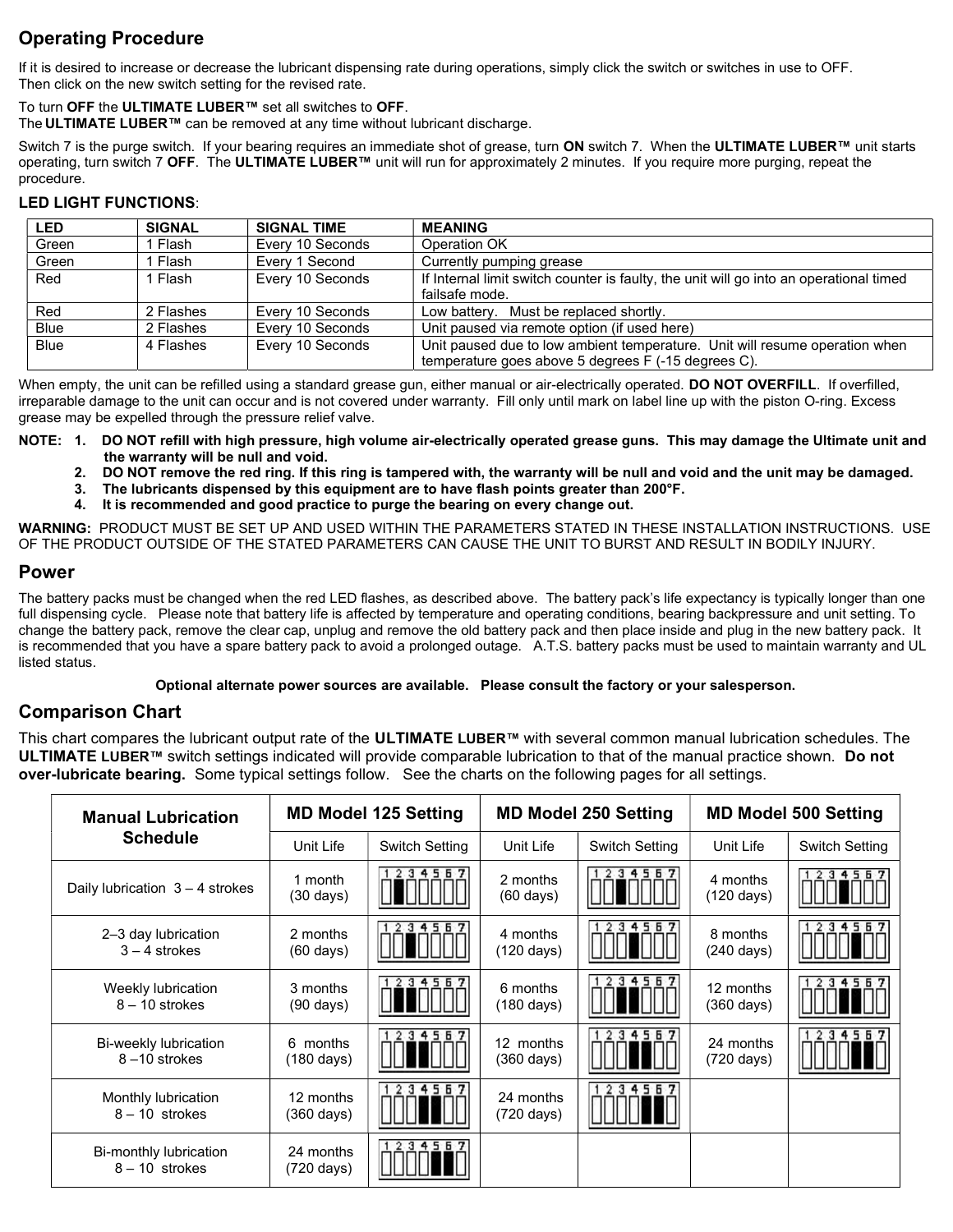## A "Rule of Thumb" for Switch Setting

This chart offers a "Rule for Thumb" for selecting appropriate switch settings and lubricant output rate for some basic applications. Many variables must be considered when determining the best setting for your operating environment. Areas of high contamination and heavy water washout generally require a slight increase in lubricant flow rate. Because of the wide number of variables found in actual operating environments, this chart should only be considered as a guide in making the selection of the proper switch setting. ALWAYS AVOID OVER-LUBRICATING.

|                                         |                  | <b>MD Model 125 Setting</b> |                  | <b>MD Model 250 Setting</b> | <b>MD Model 500 Setting</b> |                            |  |
|-----------------------------------------|------------------|-----------------------------|------------------|-----------------------------|-----------------------------|----------------------------|--|
| <b>Bearing Shaft Size</b>               | Days to<br>Empty | <b>Switch Setting</b>       | Days to<br>Empty | <b>Switch Setting</b>       | Days to<br>Empty            | <b>Switch Setting</b>      |  |
| 12" to 14 %"                            |                  |                             |                  |                             | 15                          | 12<br>34557                |  |
| 10 3/4" to 12"                          |                  |                             |                  |                             | 30                          | 2.3<br>456<br>$\mathbf{1}$ |  |
| 8 $\frac{1}{2}$ " to 10 $\frac{3}{4}$ " |                  |                             |                  |                             | 60                          | 45 E<br>з                  |  |
| 6 $\frac{1}{2}$ " to 8 $\frac{1}{2}$ "  |                  |                             | 15               | 234567<br>$\mathbf{1}$      | 90                          | з<br>Б                     |  |
| 4 $\frac{3}{4}$ " to 6 $\frac{1}{2}$ "  | 15               | 34557<br>$\mathbf{2}$       | 30               | 234567<br>-1                | 60                          |                            |  |
| 4" to 4 $\frac{3}{4}$ "                 | 30               | 1234557                     | 60               | 34<br>5 6                   | 120                         | з                          |  |
| $3\frac{1}{4}$ " to 4"                  | 60               | Б<br>з                      | 120              | 3456<br>2                   | 240                         | 5<br>з<br>6                |  |
| 2 $\frac{3}{4}$ " to 3 $\frac{1}{4}$ "  | 90               | 123456                      | 180              | 234557                      | 360                         | 4567<br>з                  |  |
| 2 $\frac{1}{4}$ " to 2 $\frac{3}{4}$ "  | 180              | 3456                        | 360              | 3456                        | 720                         | 56<br>з                    |  |
| 1 $\frac{3}{4}$ " to 2 $\frac{1}{4}$ "  | 360              | 34567                       | 720              | 3456<br>2                   |                             |                            |  |

### Selection of Switch Settings

One stroke from a typical grease gun is equal to approximately one cubic centimetre (cc). To select the switch setting appropriate for your application look down the column for the desired output of lubricant, remembering that 1 cc is equal to approximately one stroke from a grease gun. The switch setting for your selection is shown in the right most columns labelled Switch1 to Switch7.

### ELECTRO-LUBER™ MD - ULTIMATE LUBER™ Model 125 Dispensing Rate Chart

| Days to<br><b>Empty</b> | <b>Cycle</b><br>Time<br>(hrs) | <b>Approx. Daily</b><br>Output |         | Switch 1   |                | lSwitch 2lSwitch 3∶ | Switch 4            | Switch 5   | Switch 6                      | Switch 7   |
|-------------------------|-------------------------------|--------------------------------|---------|------------|----------------|---------------------|---------------------|------------|-------------------------------|------------|
|                         |                               | in CC's                        | in Cl's | $(15$ day) | $(30$ day) $ $ | $(60 \text{ day})$  | $(120 \text{ day})$ |            | $(240 \text{ day})$ (480 day) | (purge)    |
| 15                      | 3.6                           | 8.33                           | 0.51    | ON         | OFF            | <b>OFF</b>          | <b>OFF</b>          | <b>OFF</b> | <b>OFF</b>                    | <b>OFF</b> |
| 30                      | 7.2                           | 4.17                           | 0.25    | <b>OFF</b> | <b>ON</b>      | <b>OFF</b>          | OFF                 | <b>OFF</b> | <b>OFF</b>                    | <b>OFF</b> |
| 45                      | 10.8                          | 2.78                           | 0.17    | <b>ON</b>  | <b>ON</b>      | <b>OFF</b>          | <b>OFF</b>          | <b>OFF</b> | <b>OFF</b>                    | <b>OFF</b> |
| 60                      | 14.4                          | 2.08                           | 0.13    | <b>OFF</b> | OFF            | <b>ON</b>           | OFF                 | <b>OFF</b> | OFF                           | <b>OFF</b> |
| 90                      | 21.6                          | 1.39                           | 0.08    | <b>OFF</b> | <b>ON</b>      | <b>ON</b>           | <b>OFF</b>          | <b>OFF</b> | OFF                           | <b>OFF</b> |
| 120                     | 28.8                          | 1.04                           | 0.06    | <b>OFF</b> | OFF            | OFF                 | <b>ON</b>           | <b>OFF</b> | OFF                           | <b>OFF</b> |
| 150                     | 36.0                          | 0.83                           | 0.05    | <b>OFF</b> | <b>ON</b>      | <b>OFF</b>          | <b>ON</b>           | <b>OFF</b> | <b>OFF</b>                    | <b>OFF</b> |
| 180                     | 43.2                          | 0.69                           | 0.04    | <b>OFF</b> | <b>OFF</b>     | <b>ON</b>           | <b>ON</b>           | <b>OFF</b> | <b>OFF</b>                    | <b>OFF</b> |
| 240                     | 57.6                          | 0.52                           | 0.03    | <b>OFF</b> | OFF            | OFF                 | OFF                 | <b>ON</b>  | OFF                           | <b>OFF</b> |
| 300                     | 72.0                          | 0.42                           | 0.03    | <b>OFF</b> | OFF            | <b>ON</b>           | <b>OFF</b>          | <b>ON</b>  | OFF                           | <b>OFF</b> |
| 360                     | 86.4                          | 0.35                           | 0.02    | <b>OFF</b> | OFF            | OFF                 | <b>ON</b>           | <b>ON</b>  | OFF.                          | <b>OFF</b> |
| 480                     | 115.2                         | 0.26                           | 0.02    | <b>OFF</b> | <b>OFF</b>     | <b>OFF</b>          | OFF                 | <b>OFF</b> | <b>ON</b>                     | <b>OFF</b> |
| 600                     | 144.0                         | 0.21                           | 0.01    | <b>OFF</b> | <b>OFF</b>     | OFF                 | <b>ON</b>           | <b>OFF</b> | <b>ON</b>                     | <b>OFF</b> |
| 720                     | 172.8                         | 0.17                           | 0.01    | <b>OFF</b> | <b>OFF</b>     | OFF                 | <b>OFF</b>          | <b>ON</b>  | <b>ON</b>                     | <b>OFF</b> |
| 945                     | 226.8                         | 0.12                           | 0.007   | <b>ON</b>  | <b>ON</b>      | <b>ON</b>           | ON                  | ON         | <b>ON</b>                     | <b>OFF</b> |